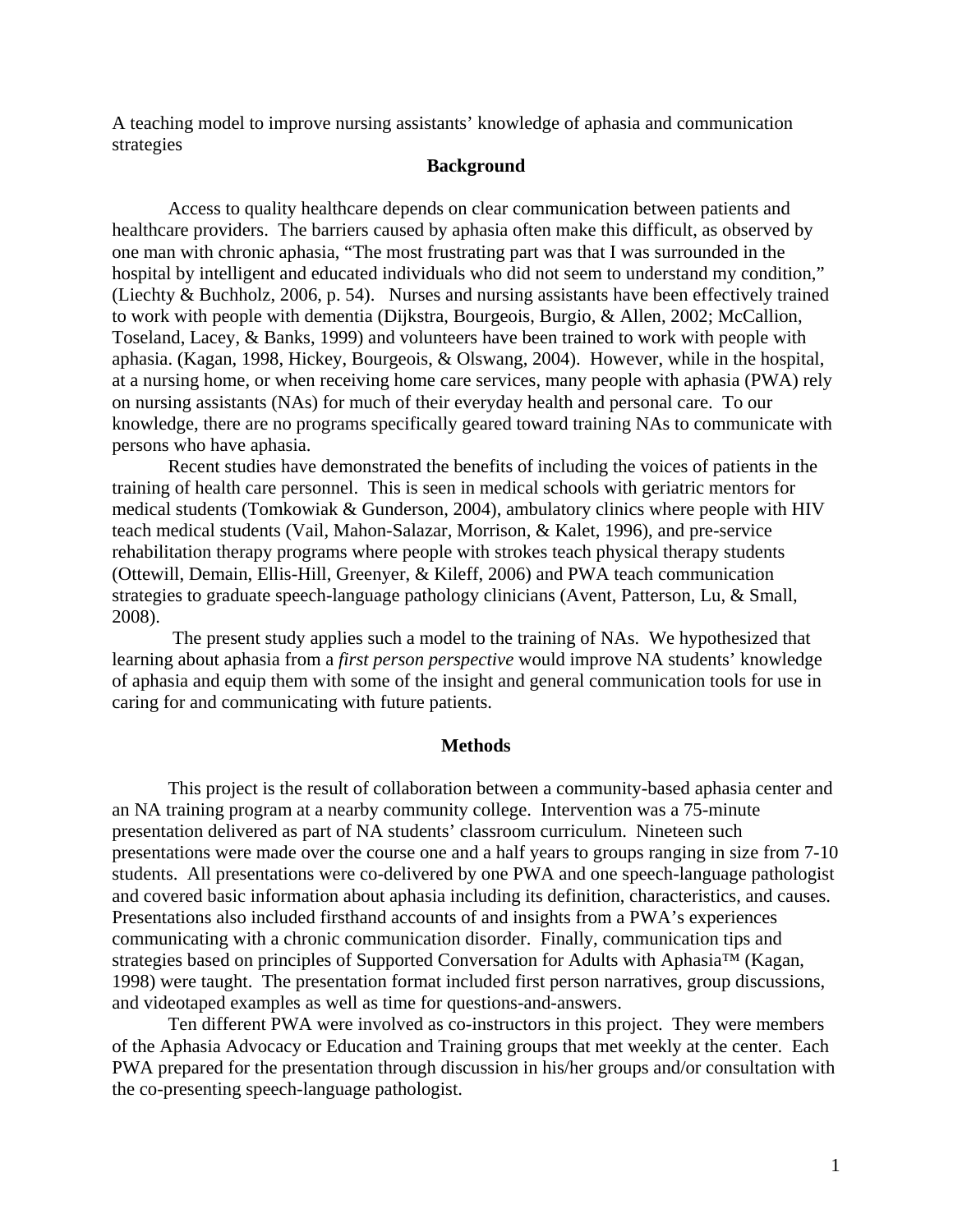NA students completed brief pre- and post-presentation surveys to assess their knowledge of aphasia. The survey consisted of four true/false questions about aphasia and an open-ended item to write a definition of aphasia. At the end of the session, participants completed a program evaluation consisting of five statements rated on a 5-point Likert scale (1 = *strongly disagree* to 5 = *strongly agree*), and open-ended questions about what they learned from the session and about future learning needs.

The results presented here are based on data from 168 students who attended one of the 19 sessions. This is an ongoing project. If accepted for presentation, data from sessions conducted between January and April 2010 will also be included.

#### **Findings**

We looked at pre- and post-test results of the 168 surveys completed by NA students. Interestingly, 83.3% of participants reported that they had heard about aphasia prior to attending the session.

 Correct responses for each true/false item were tabulated. As a whole, NA performance improved on each true/false item from the pre to the post measure. The percentage of students who accurately responded to each item ranged from 54.2% and 67.3% on the pretest and increased to between 79.2% and 88.7% on the post test (Table 1). Comparing individual performance on pre- and post-tests, 103 students (61.3%) showed increased response accuracy, 54 students (32.1%) maintained their performance, and 11 students (6.6%) answered more questions incorrectly on the post measure than they did on the pre (Table 2).

 When responding to the program evaluation statements using the Likert scale, more than 90% of the 168 respondents either 'agreed' or 'strongly agreed' that they (a) better understood aphasia and its impact on people; (b) knew at least two strategies they could try when talking with a PWA; and (c) would incorporate elements of what they learned into their work as an NA (Table 3).

 Anecdotal conversations following the training sessions indicated that most PWA who served as co-instructors felt empowered by being able to share their knowledge and felt proud of the work they were doing. This is consistent with the reported benefit to patients noted by Vail et al. (1996) and the observation that repeated practice as expert may help to build a PWA's confidence and contribute to an overall sense of purpose (Avent et al., 2008). If accepted for presentation, reflections from the PWA involved in this project will be included.

### **Discussion**

Comparison of pre and post data indicates that NA students demonstrate increased knowledge about aphasia and communication when a 75-minute program co-presented by a PWA and an SLP was included as part of their classroom curriculum. This preliminary study suggests that explicit aphasia and communication training delivered in this format has positive learning outcomes for the participating NA students. Results also suggest that teaching NA students about aphasia and communication in the classroom in a format that includes the first person perspectives of PWA is a viable training option that may be easily implemented with a number of professional and paraprofessional groups.

There may also be unexplored psychosocial benefits for all program participants, NA students and instructors alike. It is possible that the NA participants experience job satisfaction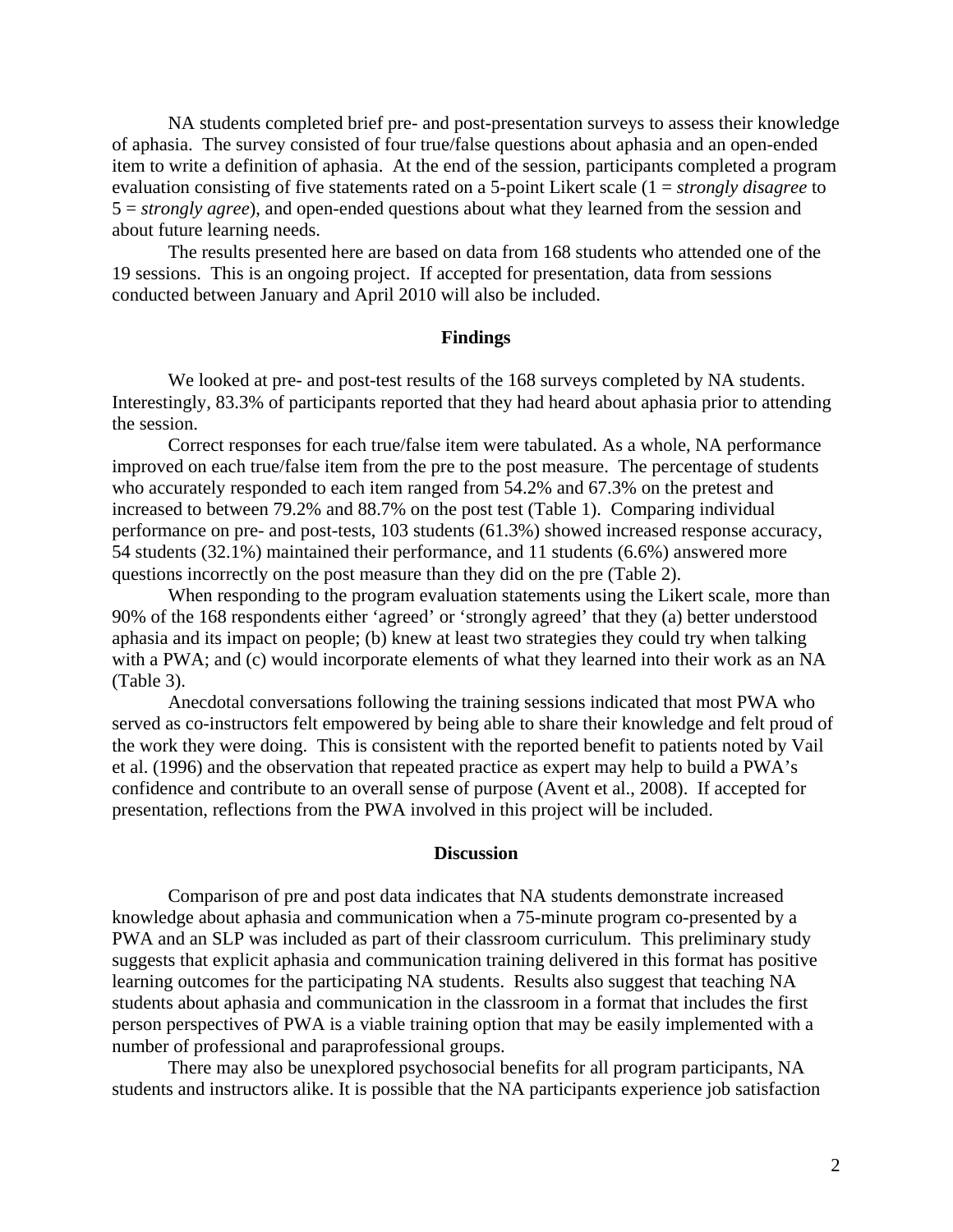when appropriately equipped with the knowledge and skills to care for patients well. Instructors may feel reward in the notion that they are doing something meaningful to improve communication experiences for unknown PWA.

Follow-up investigation is warranted to assess knowledge retention and generalization of knowledge into "real world" interactions between NAs and PWA. Future study should attempt to determine which aspect of the session is most beneficial to students, compare this program to other types of intervention to identify the best approach, and explore psychosocial benefits to participants.

### **References**

- Avent, J., Patterson, J., Lu, A., & Small, K. (2008). Reciprocal scaffolding treatment: A person with aphasia as clinical teacher. *Aphasiology,* 23(1). 110-119.
- Dijkstra, K., Bourgeois, M., Burgio, L., & Allen, R. (2002). Effects of a communication intervention on the discourse of nursing home residents with dementia and their nursing assistants. *Journal of Medical Speech-Language Pathology*, 10(2), 143-164.
- Hickey, E., Bourgeois, M., Olswang, L. (2004). Effects of training volunteers to converse with nursing home residents with aphasia. *Aphasiology*, 18(5/6/7), 625-637.
- Kagan, A. (1998). Supported conversation for adults with aphasia: Methods and resources for training conversation partners. *Aphasiology*, 12(9), 816-830.
- Liechty, J., & Buchholz, J. (2006). The sounds of silence: Relating to people with aphasia*. Journal of Psychosocial Nursing*, 44(8), 53-55.
- McCallion, P., Toseland, R., Lacey, D., & Banks, S. (1999). Educating nursing assistants to communicate more effectively with nursing home residents with dementia. *The Gerontologist,* 39(5), 546-558.
- Ottewill, R., Demain, S., Ellis-Hill, C., Greenyer, C., & Kileff, J. (2006). An expert patient-led approach to learning and teaching: The case of physiotherapy. *Medical Teacher*, 28(4). e120-e126.
- Tomkowiak, J. & Gunderson, A. (2004). When patients teach their doctors: A curriculum for geriatric education. *Educational Gerontology,* 30. 785-790.
- Vail, R., Mahon-Salazar, C., Morrison, A., & Kalet, A. (1996). Patients as teachers: An integrated approach to teaching medical students about the ambulatory care of HIV infected patients*. Patient Education and Counseling*, 27. 95-101.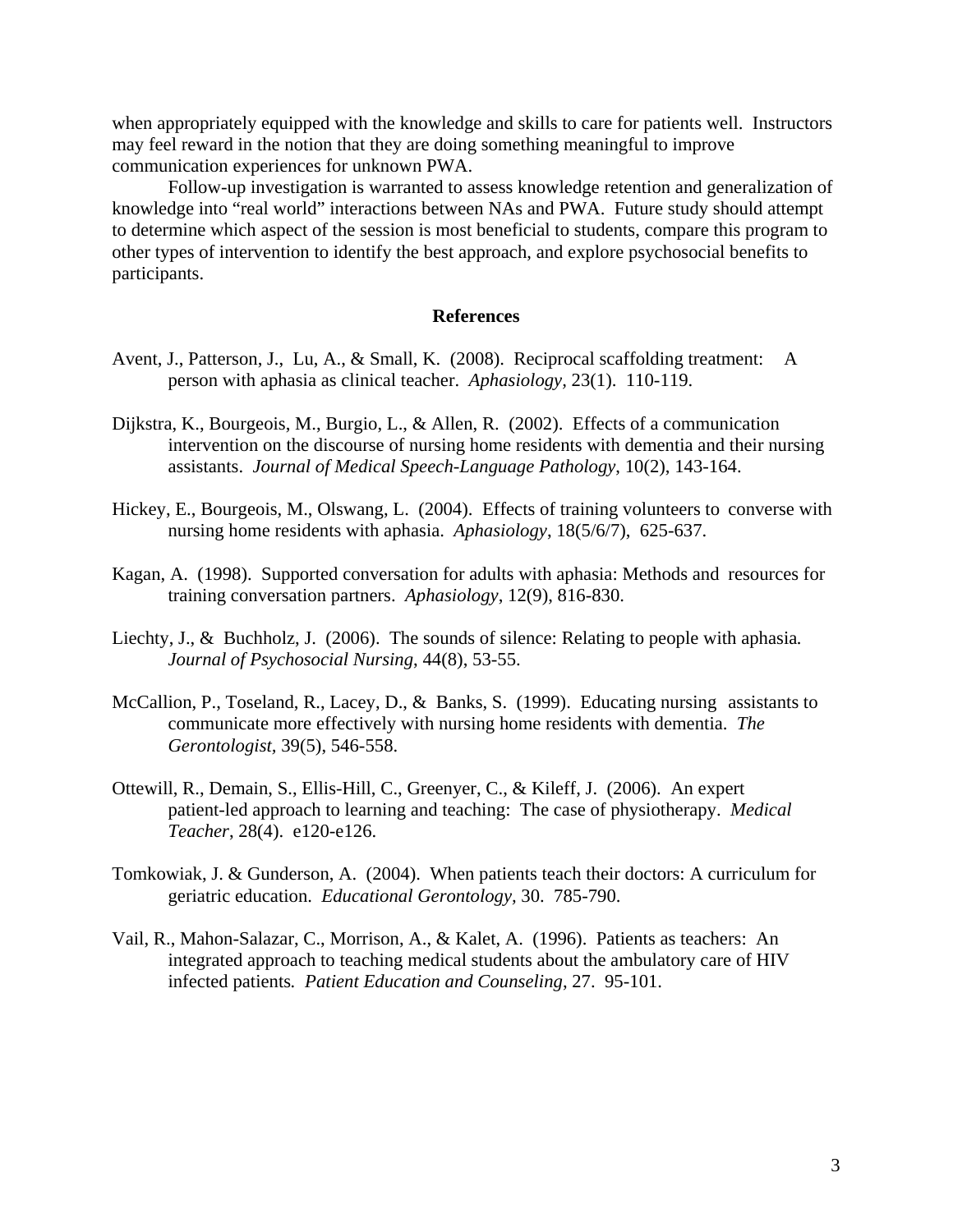# **Tables**

| Item                                                                                                     | Pretest<br>% correct<br>$(n = 168)$ | Posttest<br>% correct<br>$(n = 168)$ |
|----------------------------------------------------------------------------------------------------------|-------------------------------------|--------------------------------------|
| Aphasia can affect a person's ability to read and<br>write.                                              | 54.2                                | 81.5                                 |
| People with chronic aphasia can continue to get<br>better to or more years after they first have it.     | 63.7                                | 88.7                                 |
| Aphasia affects a person's intelligence.                                                                 | 67.3                                | 87.5                                 |
| A person who has aphasia is able to make decisions<br>about healthcare and other important life matters. | 64.3                                | 79.2                                 |

### Table 1

*Pre/Posttest Percent Correct on True/False Questions about Aphasia* 

## Table 2 *Individual NA Pre/Posttest Performance*

|                                           | No. of     | Percentage  |
|-------------------------------------------|------------|-------------|
| Type of change                            | <b>NAs</b> | $(n = 168)$ |
|                                           |            |             |
| <b>Improved response accuracy (total)</b> | 103        | 61.3%       |
| 1 more correct on post-than pre-test      | 61         | 36.3%       |
| 2 more correct on post-than pre-test      | 29         | 17.3%       |
| 3 more correct on post-than pre-test      | 12         | 7.1 %       |
| 4 more correct on post-than pre-test      |            | 0.6%        |
| <b>Maintained accuracy</b>                | 54         | 32.1%       |
| Decreased response accuracy (total)       | 11         | $6.6\%$     |
| 1 more incorrect on post-than pre-test    | 10         | 6.0%        |
| 2 more incorrect on post-than pre-test    |            | .06%        |